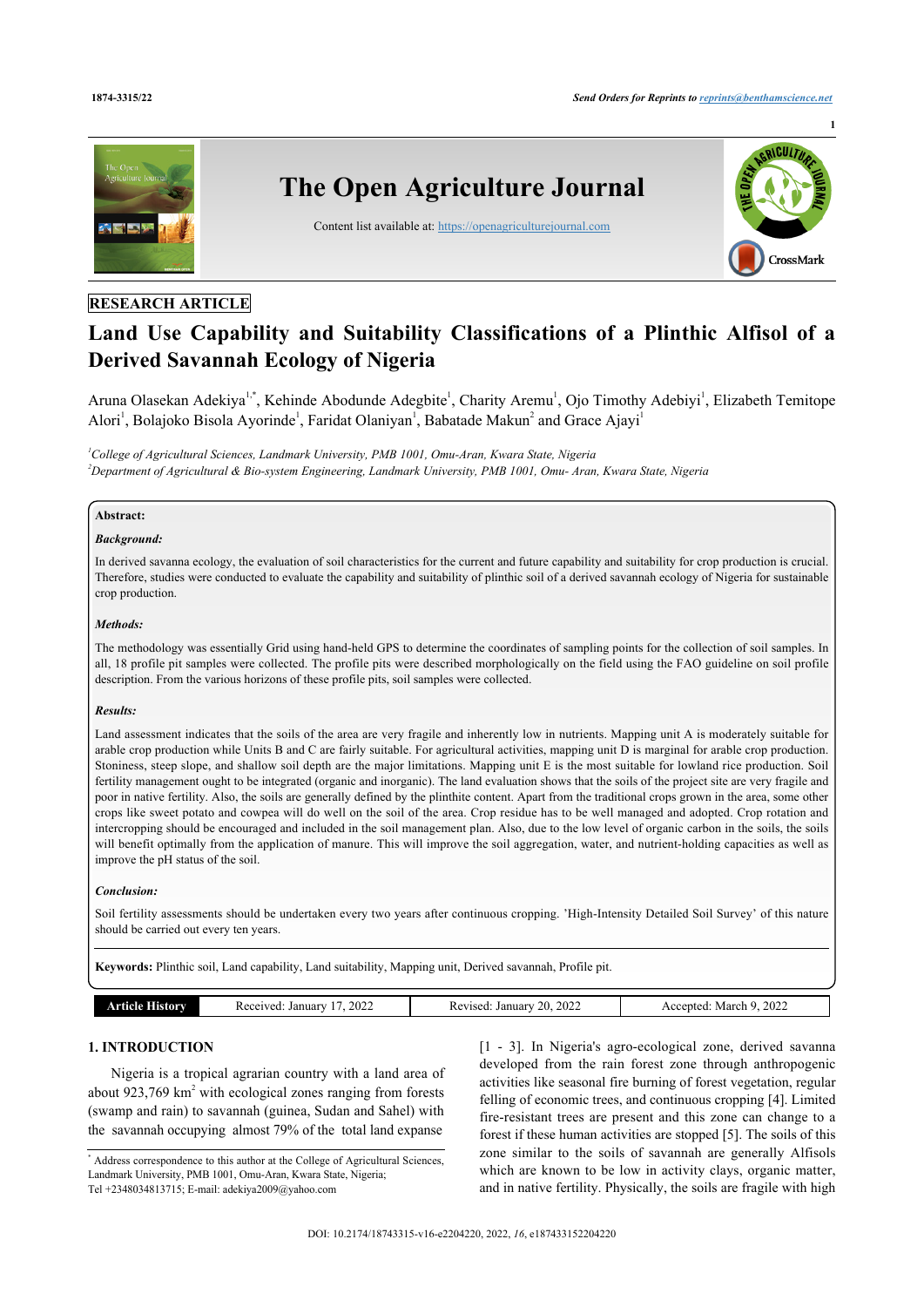sand content and prone to degradation [\[6\]](#page-11-4). Most of the soils are also plinthic. Plinthic soils are soils that have undergone a series of oxidation processes upon exposure to air and harden irreversibly. They are generally made up of 1: 1 clay minerals (kaolinite and quartz), mainly oxides of aluminum, iron, or both. They are deficient in the primary silicates and their bases [[7](#page-11-5)].

Also, when plinthic soils are exposed to air, they harden up quickly and irreversibly on exposure to wetting and drying. In addition, the plinthic soils are made up of a series of red, brown, and yellow fine-grained residual soils of light texture with nodular gravels and cemented soils [[8](#page-11-6), [9](#page-11-7)]. The capabilities of plinthic soils for crop production are related to the thickness of the overlying surface soil.

Therefore, so as to realize the optimum potential of any land, land use capability and suitability classifications should especially be applied for the sensitive and vulnerable areas including such as agricultural lands. Land capability classification is aimed at predicting the crop production potentials of the land improvement units and the use of the land resources [[10](#page-11-8)]. Land suitability is the ability of a portion of land to allow for the cultivation of crops continuously year in year out [[11\]](#page-11-9). The land uses must be in relation to their natural, morphological, and fertility attributes as well as constraints to guide against soil resources from degradation thus realizing farmers' demands for best crop production results [\[12](#page-11-10), [13\]](#page-11-11). Otherwise, the misuse of lands incompatible with their formation will gradually lead to the degradation of these lands.

Furthermore, it allowed for finding the major constraint for crop production and also allows stakeholders on land use to come up with a crop management plan to overcome such problems, therefore increasing productivity [\[11\]](#page-11-9). For Nigeria's derived savannah soils, there is a dearth of such land-use plans. Also, the derived savannah is known for high agricultural activities by peasant farmers who constitute over 70% of the entire population, and yet the area is hitherto not benefited from any soil studies relevant to the productivity of their crops. Therefore, it is expected that such a study of this nature will enable farmers to embark on well-articulated integrated and sustainable management of soil and crop for optimum performance with the possibility of introducing other arable crops that are not popular in the area. For this reason, the evaluation of land characteristics for the current and prospective capability and suitability of crop production in this ecology is necessary. Therefore, the objective of this study was to evaluate the capability and suitability of plinthic soil of a derived savannah ecology of Nigeria for sustainable crop production.

### **2. MATERIALS AND METHODS**

#### **2.1. Description of the Study Area**

The study was carried out in Landmark University Commercial and Teaching and Research Farms, Omu-Aran, Kwara State, Nigeria in the derived savanna agro-ecological zone of Nigeria, and lies within Latitudes 080 37' and 120 59'N and Longitudes 030 10' and 070 27'E. The terrain is highly undulating and rugged at the Teaching and Research

Farm, with a rolling landscape of various slopes in various directions, and fairly undulating at the Commercial Farm. The areas are generally well-drained with the main hydrological feature being rivers Orisa, Omi Pupa, and other minor rivulets. The slope aspects are gentler on the northern portion while the southern portion is steeper.

Omu-Aran town is situated some 88 kilometers south of Ilorin, capital of Kwara State, and 16 km North-East of Otun-Ekiti, in Ekiti State.

Rainfall in the survey area generally begins in April and ends in October, with a break of about two weeks occurring either in July or August. The Omu-Aran area has a range of 1100 mm to 1300 mm rainfall per annum and with a dry season occurring between November and March/April).

The area falls under the Typic Ustic moisture regime [\[14](#page-11-12)]. The concept of the Ustic moisture regime [[15](#page-11-13)] is one of limited moisture, but the moisture is present at a time when conditions are suitable for plant growth. Temperature varies throughout the year. The mean annual temperature is about 32.5°C, with an estimated annual soil temperature of about 34°C. Thus, the area can be regarded as an iso-hyperthermic temperature regime [[16\]](#page-11-14). Relative humidity seldom varies from the average of about 60% throughout the year.

The vegetation consists of tree growth of six to twenty meters in height. Under the tree layers are to be found the usual forest floor shrubs and herbs. The dominant trees are the Sheabutter tree (*Butyrospermum paradoxum*), rubber tree (*Ficus vogelii*), locust bean tree (*Parkia Clappertoniana*), oil palm tree (*Elaeis guineensis*), *Borassus* palm, Iroko (*Milicia excelsa*), Ayin (*Anogeissus leiocarpus*) and Iya (*Daniellia oliveri*). Grass species present include *Andropogon tectorum*, *Ctenium newtonii*, *Pennisetum purpureum*, *Andropogon gayanus* and *Imperata cylindrica*. The vegetation is presently a woody savanna. The grasses account for about 80% of the total vegetative cover while the shrub and trees only account for 20%.

#### **2.2. Field Study**

The exercise was carried out in four (4) stages.

**Stage 1**: This was a Reconnaissance visit to the site for identification, and to get familiar with the site. During this visit, several landmarks that would be useful during the exercise were identified. These were useful for the location of a baseline and traversing.

**Stage 2**: This was the Desk Study of all available information, data and maps of the area including topographic maps, survey plans, and perimeter maps. However, a survey map (survey plan) of the area at a scale of 1:10,000 was provided by the Physical Planning and Development (PPD) Landmark University, and this in conjunction with other maps, was used as a base map for the exercise.

**Stage 3**: This was the proper field work. The methodology was essentially Grid using hand-held GPS to determine the coordinates of sampling points for collection of surface samples.

The Base maps that were used for the surveys were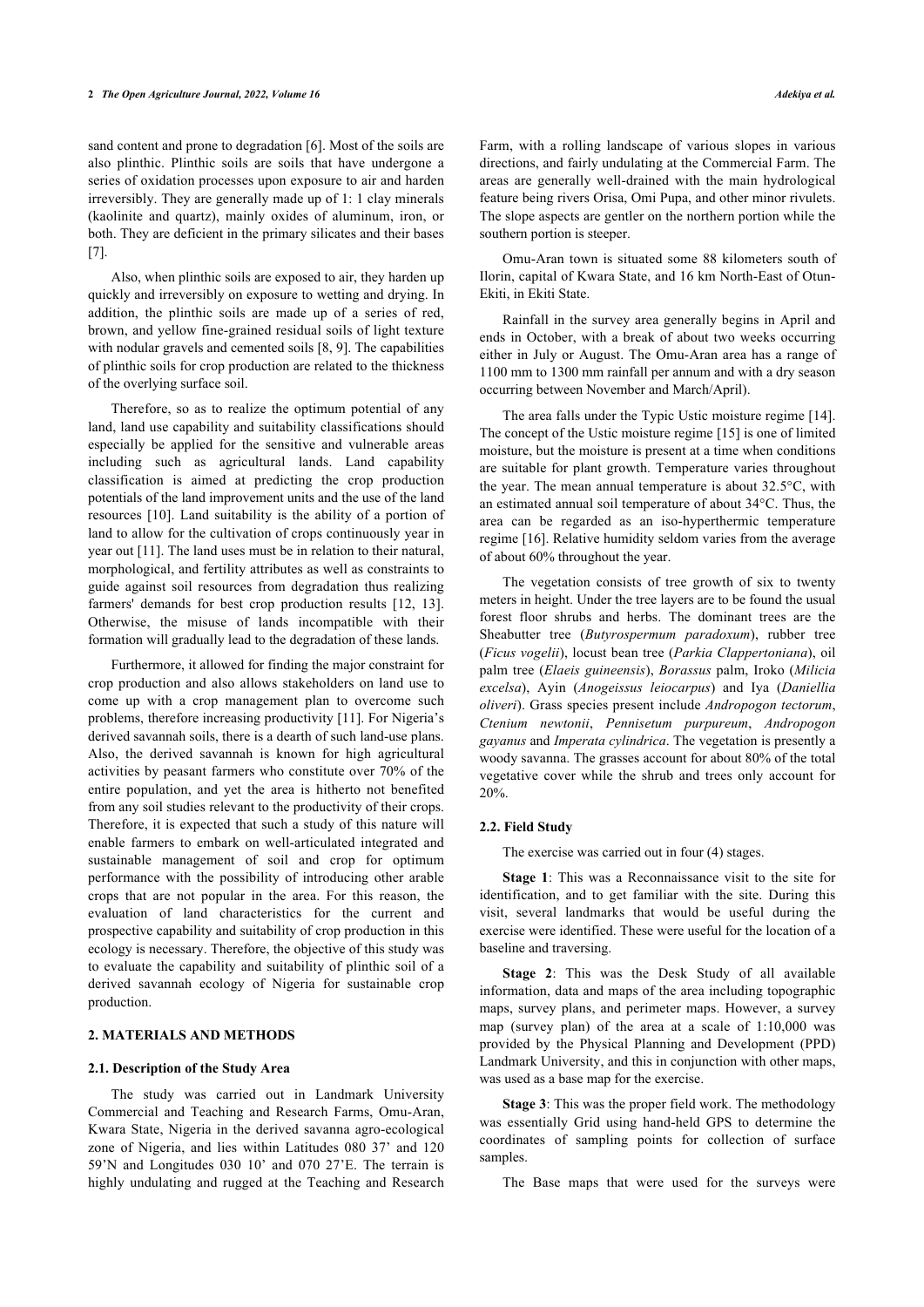obtained from the Director of Physical Planning and Development (PPD), Landmark University, Omu-Aran. The entire area was then gridded into rectangular polygons 100 m by 100 m to obtain surface soil samples in designated areas. A flexible Grid method was thus employed for the survey and supplemented with a free system of survey. The Base maps were used to identify the land use/land cover pattern of the area, settlements, road networks, and water channels. At each sampling point, the following observations were recorded: coordinates, using hand-held GPS, land use, topography, erosion and erosional features, surface pans, rock outcrops, vegetation, *etc*. The following assignments were also carried out; (a) identification of major land features and landmarks, (b) traversing along with planned Grids, (c) collection of surface soil samples (0-30 cm) from each sampling point for laboratory analyses, (d) air drying of all soil samples after each day's work, (e) land use characterization, (f) observation, identification, and recording of other field features.

The 'Grid' map was used as the basis of sampling. At each designated sampling point, augering was done at intervals of 15 cm from the surface of the soil to 100 cm depth except in areas where underground plinthite or stone limited the augering depth. The purpose of this augering is to delineate soil boundaries and cite soil profile pits. Soil samples were collected from some designated points as well as from the profile pits.

A total of 18 profile pit samples were collected. The profiles pits were described morphologically on the field using the FAO [\[16](#page-11-14)] guideline on soil profile description. Soil samples were collected from the pedogenic horizons of these profile pits.

**Stage 4**: This involved laboratory analyses of the soil samples for the following nutrient parameters; (a) soil reaction (pH), (b) particle size distribution (textural analysis), (c) exchangeable bases (calcium, sodium, potassium and magnesium), (d) available phosphorus, (e) total acidity, (f) organic carbon / organic matter, and (g) cation exchange capacity.

### **2.3. Laboratory Analysis**

The particle size analysis was determined using the method of Bouyoucos[[17\]](#page-11-15) as described by Gee and Or[[18](#page-11-16)]. Fifty grams of 2 mm sieved soil was weighed into 250 ml conical flasks and 50 ml of 5% sodium hexametaphosphate solution (Calgon solution) was added and left for 15 minutes to disperse. One hundred mills of distilled water were added to the soil sample and left till the following day. The mixture was quantitatively transferred into a dispersing cup and dispersed using a mechanical stirrer for 10 minutes. The mixture was immediately transferred to a 1000 ml measuring cylinder. The dispersing cup was rinsed into the measuring cylinder until there was no trace of soil particle in the cup. Thereafter water was added to fill the cylinders up to the 900 ml mark and a hydrometer was inserted into the cylinder before adding water to the 1000 ml mark. After the hydrometer was removed, the cylinder was tightly covered carefully to avoid leakage and the content was thoroughly mixed by inverting the cylinder several times. The cylinder and the content were placed on the

laboratory table and the stopwatch was immediately set to take count of the time. At about 40 seconds, the hydrometer was gently inserted into the cylinder and at 40 seconds, hydrometer reading was taken. Immediately after the hydrometer reading, the temperature of the dispersing medium was also taken. Both the hydrometer and temperature reading were recorded (first readings). After 2 hours, the temperature and the hydrometer readings were taken again for the second readings. The percentages of sand, clay, and silt content in the soil were calculated using the formula below:

% Sand = 
$$
\frac{100 - (\text{first reading} + \text{corrected temperature reading}) \times 100}{\text{Weight of soil}}
$$
 (1)

% Clay = (second reading + corrected temperature reading) × 100  
Weight of soil\n
$$
(2)
$$

% Silt = 
$$
100 - (\%
$$
 sand + % clay) (3)

The soil pH was determined in water (1:2 soil to water ratio) and in 1N potassium chloride (1:2 soil to solution ratio) using a digital pH meter. The organic carbon was determined by the Walkley-Black method on soil samples reduced to 0.5mm particle size [[19\]](#page-11-17) as described by Nelson and Sommers [[20\]](#page-11-18).

The available P was determined according to the method of Frank *et al*. [\[21](#page-11-19)] by using Bray-1 extractant at a soil: extractant ratio of 1:5. The exchangeable bases (K, Ca, Na and Mg) were extracted using normal neutral ammonium acetate[[22\]](#page-11-20). 5 grams of 2 mm sieved soil sample was weighed into a sample bottle and 50 mL of ammonium acetate (pH 7.0) was added. The solution was shaken by a mechanical shaker for an hour, allowed to settle and then filtered. The exchangeable sodium  $(Na^+)$  and potassium  $(K^+)$  contents of the filtrates were determined by a flame photometer while the exchangeable calcium  $(Ca^+)$  and magnesium  $(Mg^+)$  were read on Atomic Absorption Spectrophotometer (AAS). The Effective Cation Exchange Capacity was expressed as the summation of exchangeable cation and exchangeable acidity[[23\]](#page-11-21).

Exchange acidity was determined by weighing 5 g of dried soil into a sample bottle and 50 mL of 1N KCL was added to it. The mixture was shaken for 1 hour and the suspension was filtered using a filter paper to obtain the filtrate. 25 mL of the extract was pippeted into a 100 mL conical flask and 4 drops of phenolphthalein indicator were added. The mixture was titrated against 0.01N NaOH. The colour changed from colourless to pink colour at the end point.

Exchangeable acidity = 
$$
\underline{T} - \underline{B} \times C_{\text{NaOH}} \times V_1 \times 100
$$
  
Weight of soil × V<sub>2</sub>

Where,  $T =$  sample titre value (mL),  $B =$  blank titre value (mL),  $W = \text{soil weight (g)}$ ,  $V_1 = \text{volume of extracting solution}$ (mL),  $V_2$  = volume of soil extractant (mL),  $C_{\text{NaOH}}$  = standardized concentration of NaOH (0.002 M NaOH).

### **2.4. Land Capability and Suitability Evaluation**

The Land Capability Evaluation system (USDA) was assessed using seven key soil qualities considered important for crop production. The soil qualities include nutrient availability, nutrient retention capacity, rooting conditions, oxygen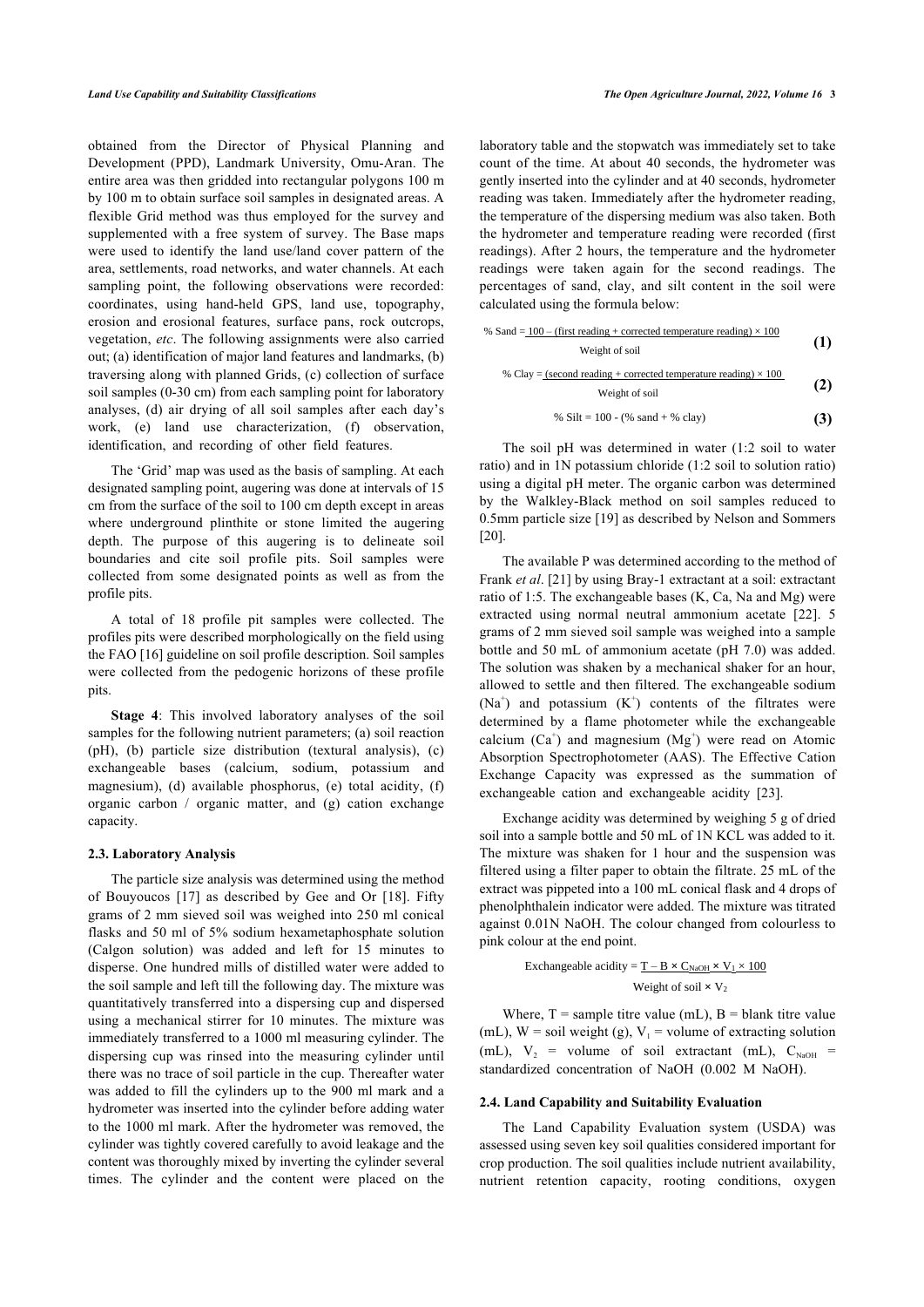### **4** *The Open Agriculture Journal, 2022, Volume 16 Adekiya et al.*

availability to roots, excess salts, toxicities, and workability. The land qualities selected for the evaluation are those that cannot be changed by minor land improvement (permanent limitation) and include slope angle, soil depth, and climate. Others include the cation exchange capacity of the subsoil, soil permeability, soil texture, and coarse fragment content of the soil (Tables **[1](#page-3-0)** and **[2](#page-3-1)**).

The capability class of each mapping unit was determined by assigning ratings to the selected land qualities in accordance with the conversion (Tables **[3](#page-3-2)** and **[4](#page-4-0)**). Applying the principle of the most limiting characteristics, a mapping unit belongs to the lowest class to which it is allocated by this procedure; that is, the most limiting land quality determines the capability classification of each mapping unit.

## <span id="page-3-0"></span>**Table 1. Conversion table for land capability classification.**

| Limitation                        |          | <b>Arable-Classes</b> | <b>Non-Arable Classes</b> |                |                |                |           |                  |
|-----------------------------------|----------|-----------------------|---------------------------|----------------|----------------|----------------|-----------|------------------|
|                                   |          | ш                     | Ш                         | IV             |                | VI             | VП        | <b>VIII</b>      |
| Slope angle (Degrees)             |          |                       |                           | 8              | 10             | 18             | 35        | Any              |
| Outcrops and Boulders             |          |                       |                           |                | 10             | 15             | 25        | >25              |
| Drainage/Wetness class            | WD       | <b>MWD</b>            | MD                        | <b>MD</b>      | <b>ID</b>      | PD             | <b>PD</b> | Any'             |
| Effective soil depth              | 150      | 100                   | 60                        | 40             | 30             | 20             | 20        |                  |
| Soil textural class               | SCL-C    | $SL - C$              | $SL - C$                  | $LS-C$         | $LS-C$         | LS-HCLS-HCLAny |           |                  |
| Soil Permeability                 | Moderate | $Rapid - slow$        | $Rapid - slow$            | $Rapid - slow$ | $Rapid - slow$ | Any            | Any       | Any <sup>1</sup> |
| Available water capacity (cm/m)   | 0.25     | 0.20                  | 0.15                      | 0.10           | 0.08           | 0.05           | 0.02      | $\Omega$         |
| ECEC of subsoil (cmol $Kg^{-1}$ ) | 20       | 15                    | 10                        | 8              |                |                |           |                  |
| Total Soluble Salt (%)            | 0.2      | 0.2                   | 0.4                       | 0.4            | 0.4            | 0.8            | 1.0       | Any              |

### <span id="page-3-1"></span>**Table 2. Soil capability rating for the mapping units.**

| Limitation                                | BL1          | BL2            | BL3          | BL <sub>5</sub> | <b>BL6</b>     | BL7            | BL <sub>8</sub> | BL <sub>9</sub> |
|-------------------------------------------|--------------|----------------|--------------|-----------------|----------------|----------------|-----------------|-----------------|
| Slope angle (Degrees)                     | П            | $\mathbf{I}$   | Ii.          | П               | $\mathbf{I}$   | VI             | П               | $_{\rm II}$     |
| Outcrops and Coarse fragment %            | П            | $\mathbf{I}$   | Ш            | Ш               | Ш              | IV             | П               | П               |
| Drainage/Wetness class                    |              | $\mathbf{I}$   |              |                 |                |                |                 | П               |
| Effective soil depth                      | П            | $\mathbf{I}$   |              | III             | П              | $_{\rm II}$    |                 | Ш               |
| Soil textural class                       | $\mathbf{I}$ | $\mathbf{I}$   | $\mathbf{I}$ | $\mathbf{I}$    | $_{\rm II}$    | $_{\rm II}$    | П               | П               |
| Soil Permeability                         | Π            | $\mathbf{I}$   | $\mathbf{I}$ | $\mathbf{I}$    | $\mathbf{I}$   | $\mathbf{I}$   | H               | H               |
| Available water capacity (cm/m)           |              |                |              | IV              |                | $\mathbf{I}$   |                 | $\mathbf{I}$    |
| ECEC of subsoil (ccmol Kg <sup>-1</sup> ) | IV           | IV             | <b>IV</b>    | IV              | IV             | IV             | <b>IV</b>       | IV              |
| Total Soluble Salt (%)                    |              |                |              |                 |                |                |                 |                 |
| Capability Class                          | <b>IV</b>    | IV             | IV           | IV              | IV             | VI             | IV              | <b>IV</b>       |
| Capability subclass                       | F            | F              | Fs           | Fsd             | Fs             | Fsg            | F               | F               |
| Capability unit                           | 2            | $\overline{2}$ | 2            | 2               | $\overline{2}$ | $\overline{2}$ | 2               | $\overline{c}$  |
| <b>Overall Capability classification</b>  | $IVf-2$      | $IVf-2$        | $IVfs-2$     | IVfsd-2         | $IVfs-2$       | $IVfsg-2$      | $IVf-2$         | $IVf-2$         |

### <span id="page-3-2"></span>**Table 3. Land requirement for suitability classes for maize production.**

| Land quality and characteristics        | <b>S1</b> | S <sub>2</sub> | <b>S3</b> | N1        | N2        |
|-----------------------------------------|-----------|----------------|-----------|-----------|-----------|
| Climate (c)                             |           |                |           |           |           |
| Annual rainfall (mm)                    | 850-1250  | 850-750        | 750-600   | 600-500   | ٠         |
|                                         |           | 1250-1600      | 1600-1800 | >1800     |           |
| Length of dry season (days)             | 150-220   | 130-150        | 110-130   | 90-110    |           |
| Mean annual maximum temp. $(^{\circ}C)$ | $22 - 26$ | $22 - 18$      | $18-16$   | $36 - 30$ |           |
|                                         |           | $26 - 32$      | $32+$     |           |           |
| Relative humidity (%)                   | 50-80     | $50 - 42$      | >80       |           |           |
| Topography (t)                          |           |                |           |           |           |
| Slope $(\%)$                            | $0 - 2$   | $2 - 4$        | $4 - 8$   | $8 - 16$  | $>30-50$  |
|                                         | $0 - 4$   | $4 - 8$        | $8 - 16$  | $16 - 32$ |           |
| Wetness (w)                             |           |                |           |           |           |
| Flooding                                | FO.       | Moderate       | FI        | Aerie     | Poor      |
| Drainage                                | Good      | Moderate       | Good      | Poor      | Drainable |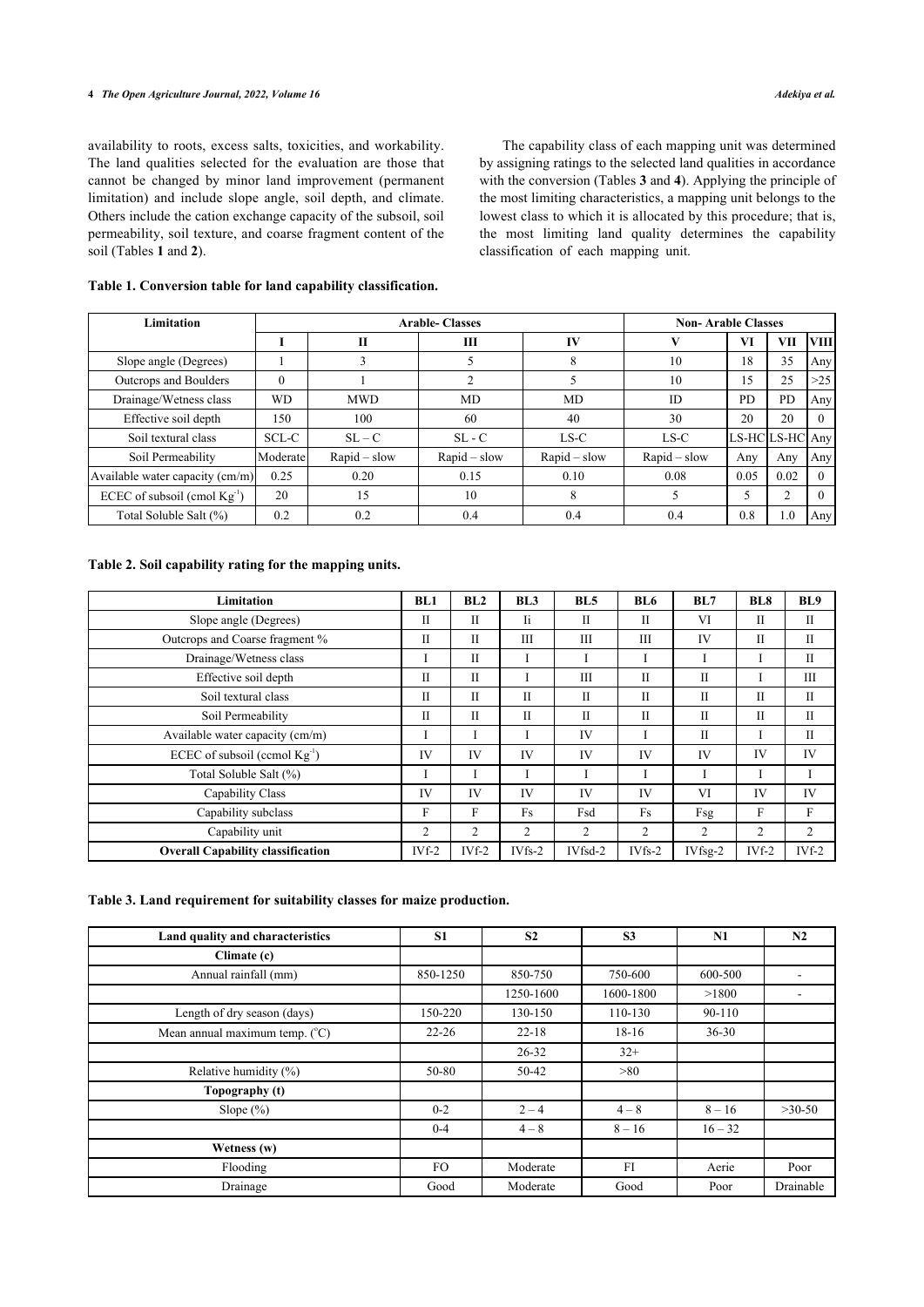|  | (Table 3) contd |
|--|-----------------|
|  |                 |

| Land quality and characteristics                  | <b>S1</b>   | S <sub>2</sub> | S <sub>3</sub> | N1            | N2   |
|---------------------------------------------------|-------------|----------------|----------------|---------------|------|
| <b>Soil Physical Characteristics (s)</b>          |             |                |                |               |      |
| Texture/structure+                                | CL, L       | SL, LS         | <b>LCS</b>     | CS, S         | S    |
| Coarse fragments (Vol. %), 0-10cm                 | $\leq$ 3    | $3 - 15$       | $15 - 35$      | $35 - 55$     |      |
| Fertility (f)                                     |             |                |                |               |      |
| Cation exchange capacity (cmol-kg <sup>-1</sup> ) | $24$        | $16-24$        | $<16(-)$       | $16(+)$       |      |
| Base saturation $(\% )$                           | < 50        | $35 - 50$      | $20 - 35$      | $20$          |      |
| pH                                                | $5.5 - 7.0$ | $7.0 - 7.5$    | $7.5 - 8.0$    | > 8.0         |      |
| organic carbon $(\%)$ , 0-15cm                    | >2          | $1.2 - 2$      | $0.8 - 1.2$    | < 0.8         |      |
| Av. P. $(mg, kg^{-1})$                            | >22         | $13 - 22$      | 7.13           | 7-Mar         | >3   |
| Total N. $(\%)$                                   | >0.15       | $0.10 - 15$    | $0.08 - 01$    | $0.04 - 0.08$ | >0.4 |
| Extr, $K$ (cmol.kg <sup>-1</sup> )                | >0.05       | $0.3 - 0.5$    | $0.2 - 0.3$    | $0.1 - 0.2$   | >0.1 |

### <span id="page-4-0"></span>**Table 4. Land requirement for suitability classes for cowpea production.**

| Land quality and characteristics                  | S <sub>1</sub> | <b>S12</b>  | S <sub>2</sub> | S <sub>3</sub> | N1             | N2             |
|---------------------------------------------------|----------------|-------------|----------------|----------------|----------------|----------------|
| Climate (c):                                      |                |             |                |                |                |                |
| Annual rainfall (mm)                              | >1200          | 1000-1200   | 800-1000       | 600-800        | <600           | Any            |
| Length of rainy season (months)                   | >5             | $4 - 5$     | $3 - 4$        | $2 - 3$        | $\leq$ 2       | Any            |
| Mean annual maximum temp. $(^{\circ}C)$           | $>29$          | 27-29       | 24-27          | $22 - 24$      | <22            | Ditto          |
| Mean daily minimum temp. $(^{\circ}C)$            | >20            | $18 - 20$   | $16 - 18$      | $14-16$        | <14            | Ditto          |
| Mean annual temp. $(^{\circ}C)$                   | $>25$          | $22 - 25$   | $20 - 22$      | $18 - 20$      | < 18           | Ditto          |
| Relative humidity (%)                             | $>75$          | $70 - 75$   | 65-70          | $60 - 65$      | < 60           | Ditto          |
| Topography (t)                                    |                |             |                |                |                |                |
| Slope $(\%)$                                      | $0 - 4$        | $4 - 8$     | $8 - 12$       | $12 - 16$      | >16            | Ditto          |
| Wetness (w)                                       |                |             |                |                |                |                |
| Flooding                                          | Fo             | Fo          | $F_{1}$        | F <sub>2</sub> | F <sub>2</sub> | F <sub>3</sub> |
| Drainage                                          | <b>WD</b>      | <b>WD</b>   | <b>WD</b>      | ID             | PD             | <b>VPD</b>     |
| <b>Soil Physical Characteristics (s)</b>          |                |             |                |                |                |                |
| Texture                                           | LS             | SL          | <b>SC</b>      | <b>SCL</b>     | Any            | C, CL          |
| Structure                                         | Crumb          | Crumb       | Sbk            | Sbk            | $\rm CO$       | CO             |
| Coarse fragments (Vol. %), 0-30cm                 | $3 - 10$       | $10 - 15$   | $15 - 35$      | $35 - 55$      | $>55$          | Any            |
| Soil depth                                        | >100           | 90-100      | 50-90          | $25 - 50$      | <25            | Any            |
| Fertility (f)                                     |                |             |                |                |                |                |
| Cation exchange capacity (cmol-kg <sup>-1</sup> ) | >10            | $8 - 10$    | $6 - 8$        | $4-6$          | $2 - 4$        | $<$ 2          |
| Base saturation $(\%)$                            | >70            | 60-70       | $40 - 60$      | 20-40          | $10-20$        | < 10           |
| pH                                                | $6.0 - 6.5$    | $6.5 - 7.0$ | $7.0 - 7.5$    | $7.5 - 80$     | >8.0           | Any            |
| organic carbon (%) 0-30 cm                        | >2.0           | $1.5 - 2.0$ | $1.25 - 1.5$   | $1.0 - 1.25$   | $0.8 - 1.0$    | < 0.8          |
| Av. P. (mg, kg <sup>-1</sup> ) 0-30 cm            | >22            | $16-22$     | $12 - 16$      | $8 - 12$       | $4 - 8$        | $\leq 4$       |
| Ca (mole fraction)                                | $0.8 - 0.9$    | $0.7 - 0.8$ | $0.6 - 0.7$    | $0.4 - 0.6$    | $0.2 - 0.4$    | < 0.2          |

<span id="page-4-1"></span>The suitability of the land for the production of selected arable crops (rice, maize, cassava, and cowpea) was conducted using the parametric linear model of land evaluation [[24](#page-11-22)] and the square root models [[25](#page-11-23) - [27](#page-11-24)]. Each profile was assigned to a suitability class by matching its characteristics and qualit[ie](#page-3-2)s with the land [re](#page-4-0)quirements for [m](#page-4-1)aize production (Table**3**), cowpea (Table **4**), cassava (Table **5**), and upland rice (Table **6**). The land qualities considered for evaluation are those that have direct bearing with the yield of rice and include the climate (c), topography (t), drainage characteristics (w), soil physical characteristics (s), and soil chemical fertility (f). The soil fertility (f) was assessed using the soil reaction, and the level of macro and micronutrients. In computing the potential suitability for the production of the selected crops, the fertility factors that can be amended by fertilizer additions and management practices were excluded. These factors include the level of available micro-nutrients (Fe, Zn, and Mn), the levels of N, P, K, and the organic matter content of the soil. However, the soil CEC, percent base saturation, and pH were considered. The current suitability was computed linearly using the index of current (actual) productivity (IPC) of Storie [\[24](#page-11-22)].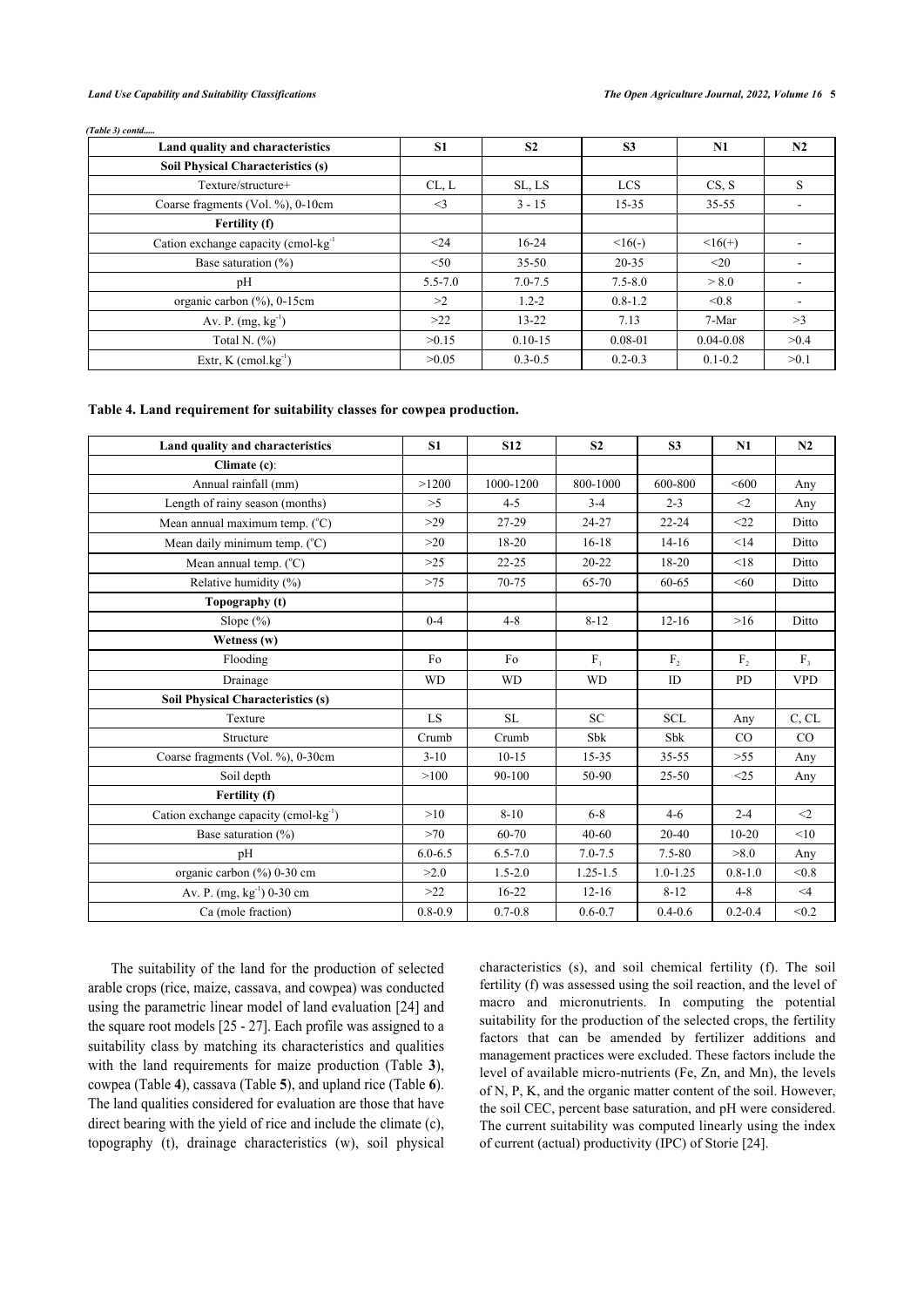|  |  |  |  | Table 5. Land requirement for cassava production. |
|--|--|--|--|---------------------------------------------------|
|  |  |  |  |                                                   |

| Land quality and characteristics                  | S <sub>1</sub> | <b>S12</b>  | S <sub>2</sub> | <b>S3</b>      | N1             | N2         |
|---------------------------------------------------|----------------|-------------|----------------|----------------|----------------|------------|
| Climate (c)                                       |                |             |                |                |                |            |
| Annual rainfall (mm)                              | >1200          | 1000-1200   | 800-1000       | 600-800        | < 600          | Any        |
| Length of rainy season (months)                   | >5             | $4 - 5$     | $3 - 4$        | $2 - 3$        | $\leq$ 2       | Any        |
| Mean annual maximum temp. $(^{\circ}C)$           | $>29$          | 27-29       | $24 - 27$      | $22 - 24$      | $22$           | Ditto      |
| Mean daily minimum temp. $(^{\circ}C)$            | >20            | 18-20       | $16 - 18$      | $14-16$        | <14            | Ditto      |
| Mean annual temp. $(^{\circ}C)$                   | >25            | $22 - 25$   | $20 - 22$      | $18 - 20$      | < 18           | Ditto      |
| Relative humidity (%)                             | $>75$          | 70-75       | 65-70          | 60-65          | < 60           | Ditto      |
| Topography (t)                                    |                |             |                |                |                |            |
| Slope $(\% )$                                     | $0 - 4$        | $4 - 8$     | $8 - 12$       | $12 - 16$      | $>16$          | Ditto      |
| Wetness (w)                                       |                |             |                |                |                |            |
| Flooding                                          | Fo             | Fo          | $F_{1}$        | F <sub>2</sub> | F <sub>2</sub> | $F_{3}$    |
| Drainage                                          | <b>WD</b>      | <b>WD</b>   | <b>WD</b>      | ID             | <b>PD</b>      | <b>VPD</b> |
| Soil Physical Characteristics (s)                 |                |             |                |                |                |            |
| Texture                                           | LS.            | <b>SL</b>   | <b>SC</b>      | <b>SCL</b>     | Any            | C, CL      |
| Structure                                         | Crumb          | Crumb       | <b>Sbk</b>     | <b>Sbk</b>     | $\rm CO$       | CO         |
| Coarse fragments (Vol. %), 0-30cm                 | $3-10$         | $10 - 15$   | $15 - 35$      | $35 - 55$      | >55            | Any        |
| Soil depth                                        | >100           | 90-100      | 50-90          | $25 - 50$      | <25            | Any        |
| Fertility (f)                                     |                |             |                |                |                |            |
| Cation exchange capacity (cmol-kg <sup>-1</sup> ) | >10            | $8 - 10$    | $6 - 8$        | $4 - 6$        | $2 - 4$        | $\leq$ 2   |
| Base saturation $(\% )$                           | >70            | 60-70       | $40 - 60$      | $20 - 40$      | $10 - 20$      | < 10       |
| pH                                                | $6.0 - 6.5$    | $6.5 - 7.0$ | $7.0 - 7.5$    | 7.5-80         | >8.0           | Any        |
| organic carbon (%) 0-30 cm                        | >2.0           | $1.5 - 2.0$ | $1.25 - 1.5$   | $1.0 - 1.25$   | $0.8 - 1.0$    | < 0.8      |
| Av. P. (mg, kg <sup>-1</sup> ) 0-30 cm            | >22            | $16 - 22$   | $12 - 16$      | $8 - 12$       | $4 - 8$        | $\leq$ 4   |
| Ca (mole fraction)                                | $0.8 - 0.9$    | $0.7 - 0.8$ | $0.6 - 0.7$    | $0.4 - 0.6$    | $0.2 - 0.4$    | < 0.2      |

### <span id="page-5-0"></span>**Table 6. Land Requirement for Suitability classes for upland and lowland rice cultivation.**

| <b>Land Oualities</b>                             | $S1_1$             | S1 <sub>2</sub>          | S <sub>2</sub>                        | S <sub>3</sub> | N1                                  | N2                |
|---------------------------------------------------|--------------------|--------------------------|---------------------------------------|----------------|-------------------------------------|-------------------|
| Climate (c)                                       |                    |                          |                                       |                |                                     |                   |
| Annual Rainfall (mm)                              | >1000              | 900-1000                 | 800-900                               | 600-800        | 600-500                             | < 500             |
| Mean annual temperature (°C                       | $>25$              | $22 - 25$                | $20 - 22$                             | $18 - 20$      | $16 - 18$                           | $\leq 16$         |
| Relative humidity (%)                             | $>75$              | $70 - 75$                | $65 - 70$                             | $60 - 65$      | < 60                                |                   |
| Topography (t)                                    | $\leq$ 2           | $3 - 4$                  | $5 - 6$                               | $7 - 8$        | $9 - 10$                            | >10               |
| Slope $(\% )$                                     |                    |                          |                                       |                |                                     |                   |
| Drainage (s)                                      |                    |                          |                                       |                |                                     |                   |
| Wetness                                           |                    | $WD (ID)$ † $MWD (ID)$ † | MD                                    |                | ID (WD) $\dagger$ PD (WD) $\dagger$ | PD (WD) $\dagger$ |
| Flooding                                          | Fo                 | Fo                       | F1                                    | F1             | F2                                  | F <sub>3</sub>    |
| Soil physical properties (s)                      |                    |                          |                                       |                |                                     |                   |
| Texture                                           | $L$ (LC) $\dagger$ | Lfs (SLC) $\dagger$      | LS $(SL)$ $\dagger$                   | S              | S                                   | S                 |
| Structure                                         | $Cr(SAB)$ †        | $C(SAB)$ †               | SAB (Cr) $\dagger$ SAB (Cr) $\dagger$ |                | $Col(Cr)$ †                         | $Col(Cr)$ †       |
| Coarse fragments (%) (0-45cm)                     | $\leq$ 3           | $3 - 5$                  | $5 - 10$                              | $10 - 15$      | >15                                 |                   |
| Soil depth (cm)                                   | >75                | $65 - 70$                | $50 - 65$                             | $35 - 50$      | $30 - 35$                           | $<$ 30            |
| Fertility (f)                                     |                    |                          |                                       |                |                                     |                   |
| pH                                                | $5.5 - 6.5$        | $5.0 - 5.5$              | $4.5 - 5.0$                           | $4.0 - 4.5$    | <4.0                                |                   |
| Cation Exchange Capacity (cmol Kg <sup>-1</sup> ) | >16.0              | $12.0 - 16.0$            | $8.0 - 12.0$                          | $5.0 - 8.0$    | < 5.0                               |                   |
| Base saturation $(\% )$                           | >80                | $70 - 80$                | $50 - 70$                             | $40 - 50$      | $25 - 35$                           | <25               |
| Organic carbon (%) (0-30 cm)                      | >2.0               | $2.0 - 1.5$              | $1.2 - 1.5$                           | $1.0 - 1.2$    | 1.0                                 | < 1.0             |
| <b>Macro-nutrients</b>                            |                    |                          |                                       |                |                                     |                   |
| Nitrogen $(\%)$                                   | >2.0               | $1.5 - 2.0$              | $1.0 - 1.5$                           | $0.5 - 1.0$    | < 0.5                               |                   |
| Phosphorus $(mg kg-1)$                            | >20                | $15 - 20$                | $8 - 15$                              | $5 - 8$        | $3 - 5$                             | $<$ 3             |
| Potassium (cmol/kg)                               | >0.5               | $0.3 - 0.5$              | $0.2 - 0.3$                           | $0.1 - 0.2$    | < 0.1                               |                   |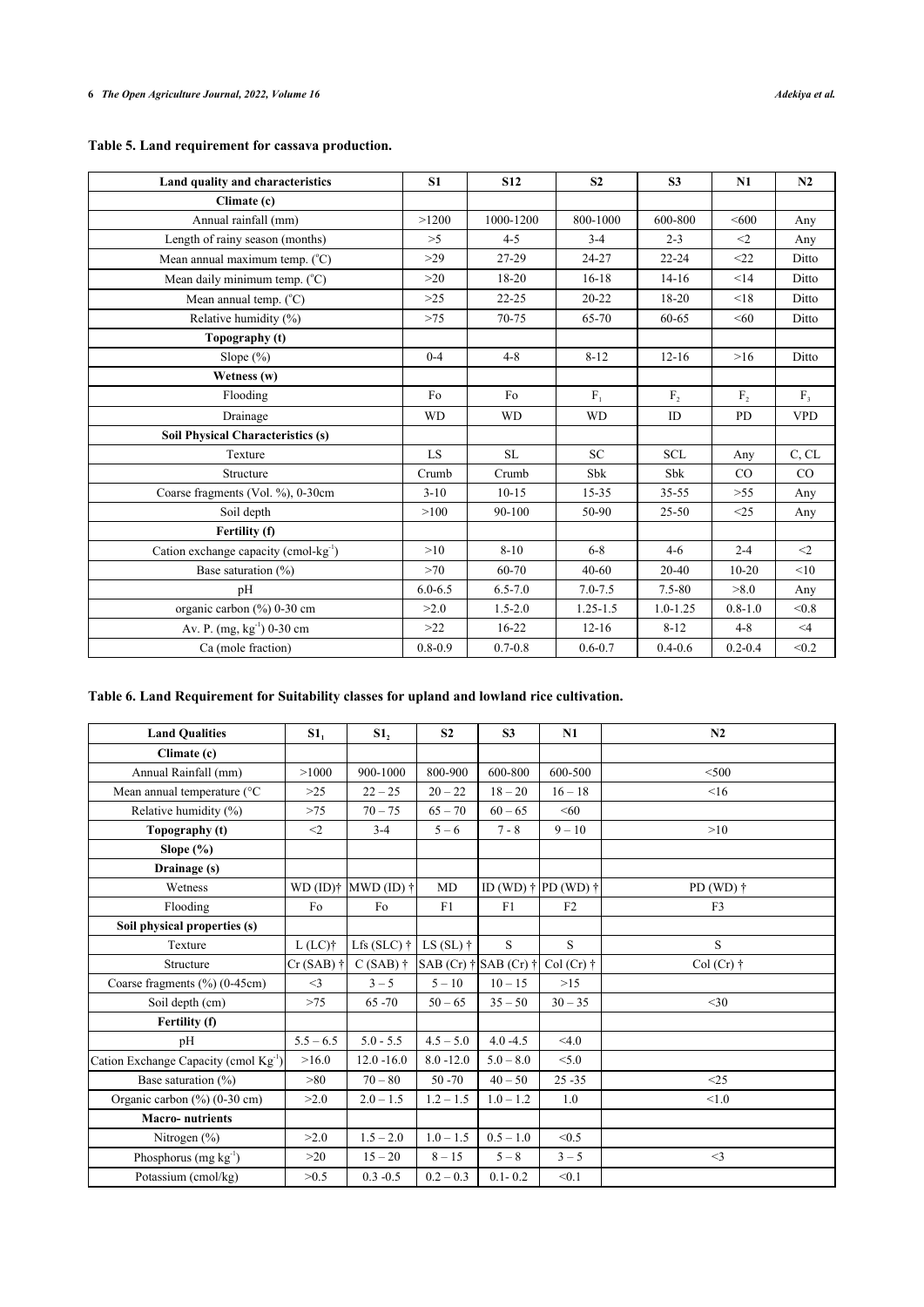#### *Land Use Capability and Suitability Classifications The Open Agriculture Journal, 2022, Volume 16* **7**

| (Table 6) contd                         |             |             |                |                           |             |                |
|-----------------------------------------|-------------|-------------|----------------|---------------------------|-------------|----------------|
| <b>Land Oualities</b>                   | S1          | <b>S1,</b>  | S <sub>2</sub> | S <sub>3</sub>            | N1          | N <sub>2</sub> |
| Micro-nutrient (0.5 N Hcl)              |             |             |                |                           |             |                |
| Iron (Fe) $(mg kg-1)$                   | >4.5        | $3.5 - 4.5$ |                | $2.5 - 3.5$   $1.5 - 2.5$ | $1.0 - 1.5$ | <1.0           |
| Zinc $(Zn)$ (mg kg <sup>-1</sup> )      | $2.0 - 2.5$ | $1.5 - 2.0$ | $1.0 - 1.5$    | $0.8 - 1.0$               | $0.6 - 0.8$ | < 0.6          |
| Manganese $(Mn)$ (mg kg <sup>-1</sup> ) | $1.5 - 1.7$ | $1.0 - 1.5$ | $0.8 - 1.0$    | $0.6 - 0.8$               | $0.5 - 0.6$ | <0.5           |

*Source: Sys et al., (1991, 1993); De Datta (1989).*  $\dagger$  = ratings for lowland rice production; SAB = Sub Angular Blocky; Col = Columnar; Cr = Crumb; WD = Well Drained; MWD = Moderately Well Drained; ID= Imperfectly Drained; PD = Poorly Drained; L= Loamy; SL= Sandy Loam; LS= Loamy Sand; Lfs = Loamy fine sand; SCL= Sandy Clay Loam; Fo =Rarely flooded; F1= flooding expected; F2 = Irregularly Flooded; F3 = Regularly Flooded.

 $IP_C = A \times B/100 \times S/100 \times C/100 \times ...$  F/100 ----- (i)

Where,  $IP_c$  is the index of current (actual) productivity, A is the overall least rating characteristic and B, C..... are the least rating characteristic for each land quality group.

The potential suitability  $(IP<sub>p</sub>)$  was similarly computed using the potential index of productivity.

### **3. RESULTS AND DISCUSSION**

The physical and chemical characteristics of pedons of Commerci[al](#page-6-0) and [Te](#page-7-0)aching and Research Farms are presented in Tables **7** and **8**, respectively. Sand content ranges from 55.7% - 82.7%. Silt ranges from 3.5% - 11.0%, while clay ranges from 7.8% - 40.8%. Within the soil profiles, the clay contents generally increased as the profile depth increases with argilluviation occurring in the second, third or fourth horizons of some pedons. One of the unique characteristics of the soil of this site is the occurrence of stones and gravels within the soil profiles. The soils had gravel contents that ranged from 0.9% to 71.7%. The distribution of gravelly materials within the soil profiles varied between the mapping units. In some mapping units, the gravel content increased as the profile depth increased while in some others, the gravel contents decreased as the profile depth increased. The gravels which were quartz, granite gneiss or ironstones (plinthite) ranged in sizes from small stones to boulders. It was reported that the major variability in the plinthite present in the savannah agroecology of Nigeria was measured in terms of the depth, thickness, and structure of the plinthite [[28\]](#page-11-25).

<span id="page-6-0"></span>**Table 7. Soil physical and chemical properties of pedons commercial farm.**

|                                  | Gravel<br>>2 < 76<br>mm               | Sand Silt Clay<br>$(\%)(\%)$ (%) (%) |     |                | <b>Textureal</b><br>class | $\mathbf C$<br>(%) | pН<br>$(1:2)$ $(1:2)$ | pH   | Avail<br>P <sub>mg</sub><br>P/kg | $Al+H$<br>soil $ (\text{cmol}(+)/\text{kg}) (\text{cmol}(+)/\text{kg} (\text{cmol}(+)/\text{kg} (\text{cmol}(+)/\text{kg} (\text{cmol}(+)/\text{kg} (\text{cmol}(+)/\text{kg} (\text{cmol}(+)/\text{kg} (\text{cmol}(+)/\text{kg} (\text{cmol}(+)/\text{kg} (\text{cmol}(+)/\text{kg} (\text{cmol}(+)/\text{kg} (\text{cmol}(+)/\text{kg} (\text{cmol}(+)/\text{kg} (\text{cmol}(+)/\text{kg} (\text{cmol}(+)/\text{kg} (\text{cmol}(+)/\text{kg} (\text{cmol$ | $Ca2+$ | $Mg^{2+}$ | $K^+$ | $Na+$ | <b>ECEC</b> | <b>Base</b><br>saturation<br>(%) |
|----------------------------------|---------------------------------------|--------------------------------------|-----|----------------|---------------------------|--------------------|-----------------------|------|----------------------------------|----------------------------------------------------------------------------------------------------------------------------------------------------------------------------------------------------------------------------------------------------------------------------------------------------------------------------------------------------------------------------------------------------------------------------------------------------------------|--------|-----------|-------|-------|-------------|----------------------------------|
|                                  | $\mathbf{V}\text{-}\mathbf{V}$<br>(%) |                                      |     |                |                           |                    | water KCl             | 1 M  |                                  |                                                                                                                                                                                                                                                                                                                                                                                                                                                                |        |           |       |       |             |                                  |
| Profile 1                        |                                       |                                      |     |                |                           |                    |                       |      |                                  |                                                                                                                                                                                                                                                                                                                                                                                                                                                                |        |           |       |       |             |                                  |
| $AP(0-27)$<br>cm)                | 15.0                                  | 82.7                                 |     | 6.0 11.3       | LS                        | 2.69               | 5.4                   | 5.2  | 16.83                            | 0.23                                                                                                                                                                                                                                                                                                                                                                                                                                                           | 2.00   | 5.10      | 1.13  | 0.01  | 8.5         | 97.3                             |
| B <sub>t1</sub><br>$(27-41cm)$   | 64.5                                  | 79.7                                 |     | 3.0 17.3       | <b>SL</b>                 | 0.61               | 4.1                   | 3.8  | 6.07                             | 1.22                                                                                                                                                                                                                                                                                                                                                                                                                                                           | 1.00   | 1.60      | 0.46  | 0.01  | 4.3         | 71.6                             |
| B <sub>t2</sub><br>$(41-41cm)$   | 54.8                                  | 81.7                                 |     | 5.0 13.3       | <b>SL</b>                 | 0.23               | 3.9                   | 3.9  | 4.70                             | 1.08                                                                                                                                                                                                                                                                                                                                                                                                                                                           | 0.90   | 1.80      | 0.31  | 0.02  | 4.1         | 73.7                             |
| B <sub>t</sub> 3<br>$(70-93cm)$  | 71.7                                  | 81.7                                 |     | $5.5$ 12.8     | LS                        | 0.29               | 4.1                   | 3.8  | 5.91                             | 1.11                                                                                                                                                                                                                                                                                                                                                                                                                                                           | 0.70   | 2.60      | 0.26  | 0.01  | 4.7         | 76.3                             |
| $\mathcal{C}$<br>$(93-138cm)$    | 56.6                                  | 80.7                                 |     | 4.5 14.8       | SL                        | 0.32               | 4.0                   | 3.8  | 5.31                             | 1.54                                                                                                                                                                                                                                                                                                                                                                                                                                                           | 0.70   | 1.10      | 0.31  | 0.01  | 3.7         | 57.9                             |
| Median                           | 56.6                                  | 81.7                                 | 5.0 | 13.3           |                           | 0.32               | 4.1                   | 3.8  | 5.91                             | 1.11                                                                                                                                                                                                                                                                                                                                                                                                                                                           | 0.90   | 1.80      | 0.31  | 0.01  | 4.30        | 73.7                             |
| Mean                             | 52.5                                  | 81.3                                 |     | 4.8 13.9       |                           | 0.83               | 4.3                   | 4.1  | 7.76                             | 1.04                                                                                                                                                                                                                                                                                                                                                                                                                                                           | 1.06   | 2.44      | 0.49  | 0.01  | 5.06        | 75.36                            |
| <b>SD</b>                        | 22.0                                  | 1.14                                 |     | 1.15 2.27      |                           | 1.05               | 0.62                  | 0.61 | 5.09                             | 0.48                                                                                                                                                                                                                                                                                                                                                                                                                                                           | 0.54   | 1.58      | 0.36  | 0.01  | 1.96        | 14.1                             |
| CV                               | 41.9                                  | 1.40                                 |     | 23.9 16.3      |                           | 126.5              | 14.4                  | 14.9 | 65.6                             | 46.1                                                                                                                                                                                                                                                                                                                                                                                                                                                           | 50.9   | 64.7      | 73.5  | 100   | 38.7        | 18.7                             |
| Profile 2                        |                                       |                                      |     |                |                           |                    |                       |      |                                  |                                                                                                                                                                                                                                                                                                                                                                                                                                                                |        |           |       |       |             |                                  |
| $AP(0-24)$<br>cm)                | 50.7                                  |                                      |     | 69.7 11.0 19.3 | <b>SL</b>                 | 4.04               | 5.4                   | 5.1  | 5.46                             | 0.21                                                                                                                                                                                                                                                                                                                                                                                                                                                           | 1.90   | 8.50      | 1.33  | 0.01  | 12.0        | 98.2                             |
| B <sub>t1</sub><br>$(24-30cm)$   | 60.5                                  | 62.7                                 |     | 5.5 31.8       | <b>SCL</b>                | 1.53               | 4.9                   | 4.4  | 2.73                             | 0.31                                                                                                                                                                                                                                                                                                                                                                                                                                                           | 4.20   | 1.90      | 0.67  | 0.03  | 7.1         | 95.6                             |
| B <sub>t2</sub><br>$(30-77cm)$   | 46.1                                  | 59.7                                 |     | 5.0 35.3       | <b>SC</b>                 | 0.72               | 5.2                   | 4.9  | 1.97                             | 0.18                                                                                                                                                                                                                                                                                                                                                                                                                                                           | 3.10   | 2.00      | 0.62  | 0.01  | 5.9         | 97.0                             |
| B <sub>t</sub> 3<br>$(77-110cm)$ | 33.3                                  | 60.7                                 |     | 5.5 33.8       | <b>SCL</b>                | 0.57               | 4.9                   | 4.6  | 2.27                             | 0.22                                                                                                                                                                                                                                                                                                                                                                                                                                                           | 1.20   | 3.50      | 0.46  | 0.01  | 5.4         | 95.9                             |
| $\mathcal{C}$<br>$(110-132cm)$   | 28.1                                  | 73.7                                 |     | 6.0 20.3       | <b>SCL</b>                | 0.44               | 4.9                   | 5.0  | 5.00                             | 0.20                                                                                                                                                                                                                                                                                                                                                                                                                                                           | 1.80   | 2.70      | 0.21  | 0.01  | 4.9         | 95.9                             |
| Median                           | 46.1                                  | 62.7                                 |     | 5.5 31.8       |                           | 0.72               | 4.9                   | 4.9  | 2.73                             | 0.21                                                                                                                                                                                                                                                                                                                                                                                                                                                           | 1.9    | 2.7       | 0.62  | 0.01  | 5.9         | 95.0                             |
| Mean                             | 43.7                                  | 65.3                                 | 6.6 | 28.1           |                           | 1.40               | 5.1                   | 4.8  | 3.4                              | 0.22                                                                                                                                                                                                                                                                                                                                                                                                                                                           | 2.44   | 3.72      | 0.65  | 0.01  | 7.06        | 96.5                             |
| <b>SD</b>                        | 13.1                                  | 6.1                                  | 2.4 | 7.6            |                           | 1.50               | 0.23                  | 0.29 | 1.62                             | 0.05                                                                                                                                                                                                                                                                                                                                                                                                                                                           | 1.20   | 2.7       | 0.41  | 0.01  | 2.87        | 1.08                             |
| CV                               | 29.9                                  | 9.3                                  |     | 36.4 27.0      |                           | 107.1              | 4.5                   | 6.0  | 47.6                             | 22.7                                                                                                                                                                                                                                                                                                                                                                                                                                                           | 49.2   | 72.5      | 63.1  | 100   | 40.6        | 1.1                              |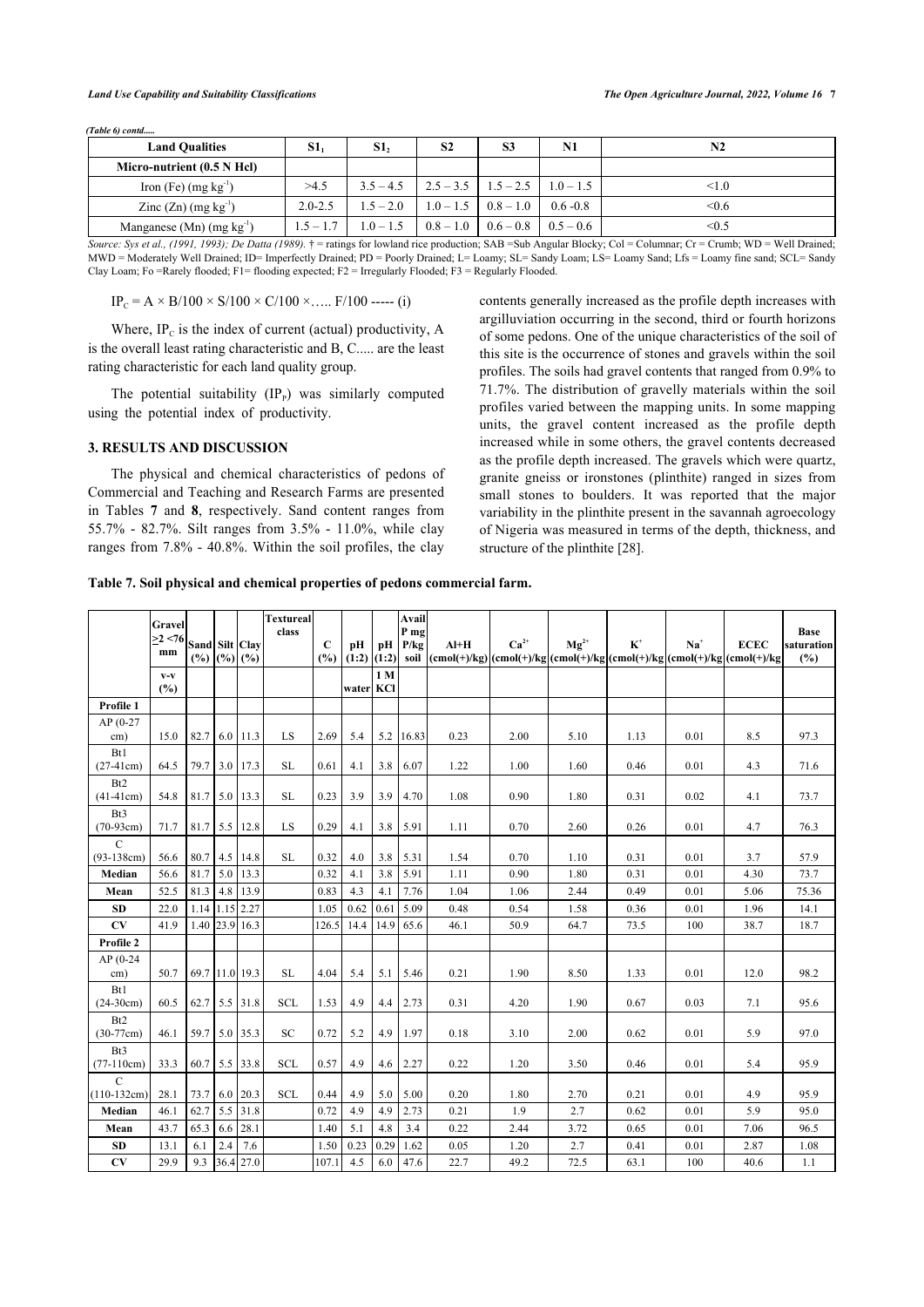|                                      | Gravel<br>>2 < 76<br>mm |      | $(\%)[\%]$  | (%)            | Sand Silt   Clay   Textural  <br>class | $\mathbf C$<br>(%) | pH<br> (1:2) (1:2) | pН   | Avail<br>P mg<br>P/kg<br>soil | $AI+H$<br>kg) | $Ca^{2+}$<br>$ (\text{cmol}(+)/ (\text{cmol}(+)/ (\text{cmol}(+)/ (\text{cmol}(+)/ (\text{cmol}(+)/ (\text{cmol}(+)/ (\text{cmol}(+)/ (\text{cmol}(+)/ (\text{cmol}(+)/ (\text{cmol}(+)/ (\text{cmol}(+)/ (\text{cmol}(+)/ (\text{cmol}(+)/ (\text{cmol}(+)/ (\text{cmol}(+)/ (\text{cmol}(+)/ (\text{cmol}(+)/ (\text{cmol}(+)/ (\text{cmol}(+)/ (\text{cmol}(+)/ (\text{cmol}(+)/ (\text{cmol}(+)/ (\text{cmol}(+)/ (\text{cmol}(+)/ (\text{$<br>kg | $Mg^{2+}$<br>kg | $\mathbf{K}^*$<br>kg | $Na+$<br>kg | <b>ECEC</b><br>kg | <b>Base</b><br>$(cmol(+)/ saturation )$<br>(%) |
|--------------------------------------|-------------------------|------|-------------|----------------|----------------------------------------|--------------------|--------------------|------|-------------------------------|---------------|-------------------------------------------------------------------------------------------------------------------------------------------------------------------------------------------------------------------------------------------------------------------------------------------------------------------------------------------------------------------------------------------------------------------------------------------------------|-----------------|----------------------|-------------|-------------------|------------------------------------------------|
| Profile 3                            |                         |      |             |                |                                        |                    |                    |      |                               |               |                                                                                                                                                                                                                                                                                                                                                                                                                                                       |                 |                      |             |                   |                                                |
| Ag (0-12<br>cm)                      | 2.3                     | 78.7 | 9.5         | 11.8           | <b>SL</b>                              | 0.73               | 4.9                | 4.2  | 4.40                          | 0.34          | 1.10                                                                                                                                                                                                                                                                                                                                                                                                                                                  | 0.90            | 0.16                 | 0.02        | 2.5               | 86.4                                           |
| Btg1<br>$(12 - 24)$<br>cm)           | 1.3                     |      |             | 77.7 10.0 12.3 | SL                                     | 0.67               | 5.0                | 4.2  | 5.00                          | 0.27          | 1.10                                                                                                                                                                                                                                                                                                                                                                                                                                                  | 0.70            | 0.15                 | 0.01        | 2.2               | 87.9                                           |
| Btg2<br>$(24-43)$                    |                         |      |             |                |                                        |                    |                    |      |                               |               |                                                                                                                                                                                                                                                                                                                                                                                                                                                       |                 |                      |             |                   |                                                |
| cm)                                  | 0.9                     | 79.7 | 10.5        | 9.8            | LS                                     | 0.33               | 5.4                | 4.4  | 5.91                          | 0.23          | 1.00                                                                                                                                                                                                                                                                                                                                                                                                                                                  | 1.20            | 0.15                 | 0.01        | 2.6               | 91.1                                           |
| Cg<br>$(43-62)$<br>cm)               | 4.0                     | 87.7 | 4.5         | 7.8            | S                                      | 0.23               | 6.2                | 5.2  | 6.37                          | 0.12          | 1.20                                                                                                                                                                                                                                                                                                                                                                                                                                                  | 0.20            | 0.15                 | 0.01        | 1.7               | 92.9                                           |
| Median                               | 1.8                     | 79.2 | 9.8         | 10.8           |                                        | 0.5                | 5.2                | 4.3  | 5.4                           | 0.25          | 1.1                                                                                                                                                                                                                                                                                                                                                                                                                                                   | 0.80            | 0.15                 | 0.01        | 2.35              | 89.5                                           |
| Mean                                 | 2.12                    | 80.9 | 8.6         | 10.4           |                                        | 0.49               | 5.4                | 4.5  | 5.4                           | 0.24          | 1.1                                                                                                                                                                                                                                                                                                                                                                                                                                                   | 0.75            | 0.153                | 0.013       | 2.25              | 89.6                                           |
| <b>SD</b>                            | 1.38                    | 4.57 | 2.8         | 2.06           |                                        | 0.24               | 0.59               | 0.47 | 0.88                          | 0.09          | 0.08                                                                                                                                                                                                                                                                                                                                                                                                                                                  | 0.42            | 0.005                | 0.005       | 0.40              | 2.9                                            |
| ${\bf CV}$                           | 65.1                    | 5.64 | 32.6        | 19.8           |                                        | 48.9               | 10.9               | 10.4 | 16.3                          | 37.5          | 7.3                                                                                                                                                                                                                                                                                                                                                                                                                                                   | 56              | 3                    | 38.5        | 17.8              | 3.3                                            |
| Profile 4                            |                         |      |             |                |                                        |                    |                    |      |                               |               |                                                                                                                                                                                                                                                                                                                                                                                                                                                       |                 |                      |             |                   |                                                |
| Ap<br>$(0-77cm)$                     | 52.5                    | 68.7 | 8.5         | 22.8           | <b>SCL</b>                             | 1.84               | 5.7                | 4.9  | 3.34                          | 0.23          | 4.20                                                                                                                                                                                                                                                                                                                                                                                                                                                  | 0.10            | 0.56                 | 0.04        | 5.1               | 95.5                                           |
| BT1 (32<br>$-77$ cm)                 | 56.0                    | 56.7 | 4.0         | 39.3           | <b>SCL</b>                             | 0.87               | 5.4                | 4.5  | 2.43                          | 0.37          | 0.30                                                                                                                                                                                                                                                                                                                                                                                                                                                  | 3.90            | 0.67                 | 0.03        | 5.3               | 93.0                                           |
| B <sub>t2</sub><br>$(77-130)$<br>cm) | 51.8                    | 55.7 | 3.5         | 40.8           | <b>SC</b>                              | 0.53               | 5.4                | 4.8  | 2.27                          | 0.27          | 3.10                                                                                                                                                                                                                                                                                                                                                                                                                                                  | 0.70            | 0.72                 | 0.03        | 4.8               | 94.4                                           |
| $\mathcal{C}$<br>$(130-155)$         |                         |      |             |                |                                        |                    |                    |      |                               |               |                                                                                                                                                                                                                                                                                                                                                                                                                                                       |                 |                      |             |                   |                                                |
| cm)                                  | 51.0                    | 70.7 | 6.0         | 23.3           | <b>SCL</b>                             | 0.50               | 5.7                | 5.3  | 3.49                          | 0.21          | 2.00                                                                                                                                                                                                                                                                                                                                                                                                                                                  | 0.90            | 0.36                 | 0.03        | 3.5               | 94.0                                           |
| Median                               | 52.1                    | 62.7 | 5.0         | 31.3           |                                        | 0.70               | 5.5                | 4.87 | 2.88                          | 0.25          | 2.5                                                                                                                                                                                                                                                                                                                                                                                                                                                   | 0.80            | 0.61                 | 0.03        | 4.9               | 94.2                                           |
| Mean                                 | 52.8                    | 62.9 | 5.5         | 3.5            |                                        | 0.93               | 5.5                | 4.85 | 2.88                          | 0.27          | 2.4                                                                                                                                                                                                                                                                                                                                                                                                                                                   | 1.4             | 0.57                 | 0.033       | 4.6               | 94.2                                           |
| <b>SD</b>                            | 2.2                     | 7.8  | 2.3         | 9.8            |                                        | 0.62               | 0.17               | 0.33 | 0.62                          | 0.71          | 1.66                                                                                                                                                                                                                                                                                                                                                                                                                                                  | 1.70            | 0.16                 | 0.005       | 0.8               | 1.03                                           |
| CV                                   | 4.2                     |      | $12.4$ 41.8 | 280            |                                        | 66.6               | 3.1                | 6.8  | 21.5                          | 262.9         | 69.2                                                                                                                                                                                                                                                                                                                                                                                                                                                  | 121.4           | 28.1                 | 15.1        | 17.3              | 1.1                                            |

<span id="page-7-0"></span>**Table 8. Soil physical and chemical properties of pedons Teaching and Research Farm.**

The soils had reactions ranging from extremely acidic (3.8) to slightly acidic (6.2). Generally, the soils of the area are very acidic. It was earlier reported [\[6](#page-11-4), [29](#page-11-26)] that tropical savannah soils are acidic. The soils had exchangeable acidity (EA) that varied from 0.12 to 1.54 cmol/kg of soil. Like most tropical soils, the exchange sites of these soils were dominated by exchangeable calcium and magnesium. The exchangeable calcium  $(Ca^{2+})$  ranged in values between 0.7 cmol kg<sup>-1</sup> and 4.2 cmol kg<sup>-1</sup>. Magnesium (Mg<sup>2+</sup>) contents ranged from 0.20 to 8.5 cmol kg<sup>-1</sup>. Exchangeable  $K^+$  varied from 0.15 cmol kg<sup>-1</sup> to 1.33 cmol kg<sup>-1</sup>. The exchangeable sodium  $(Na^+)$  contents of the soils ranged from  $0.01$  cmol kg<sup>-1</sup> to  $0.04$  cmol kg<sup>-1</sup>.

The average values of exchangeable calcium K within the rooting zones are well above the suggested critical values of  $1.50 - 2.0$  cmol kg<sup>-1</sup> for Ca<sup>2+</sup> and 0.16- 0.2 cmol kg<sup>-1</sup> for most arable crops grown in the savanna agro-ecology of Nigeria [[30\]](#page-11-27). This means that  $Ca^{2+}$  and K supply should not limit crop production in these soils. The exchangeable sodium  $(Na^+)$ contents of the soils were low, so it would not constitute any hindrance to crop production on these soils. Organic carbon varied from 0.23% (very low) to 4.04% (very high). On average, the organic matter is moderate. Phosphorus contents are generally low with about 3 or 4 samples posting moderate (1.97 mg/kg to 16.83 mg/kg). The ECEC values vary from 1.7 cmol kg $^{-1}$  to 8.5 cmol kg $^{-1}$ . Over 90% of the samples posted below 5 cmol kg $^{-1}$  which are very low values. Thus, the soils of the area are very poor in their ability to exchange cations, and therefore fertilizers must be applied in split doses.

The soil structural classes (Fig.**1**) ranged from weakly formed fine sub-angular blocky in the surface horizons to strongly formed medium and coarse angular blocky structures in the subsurface horizons. The consistencies were moderately weak on the surface to extremely very hard in the sub-surface horizons of the soil profiles (Tables**9** and **[10](#page-8-2)**). The surface soils had different shades ranging from black to very dusky red. The general colour hue ranged from 10 YR to 2.5 YR with colour values ranging from 2 to 5 and chroma variations between 1 and 6 (Tables **[9](#page-8-1)** and **[10](#page-8-2)**). Mottling in mapping unit profile pit 3 was a result of a high seasonal water table caused by the topography. Pedons that have been subjected to repeated wetting and drying cycles as a result of fluctuating water tables developed mottles while those that were well-drained throughout the year had no mottles. This is because they are fully oxidized with no reduction taking place and is therefore not mobile [[31\]](#page-11-28).  $Fe<sup>2+</sup>$  moves relatively well in soil solution and as it reacts in oxygenated horizons, it precipitates out,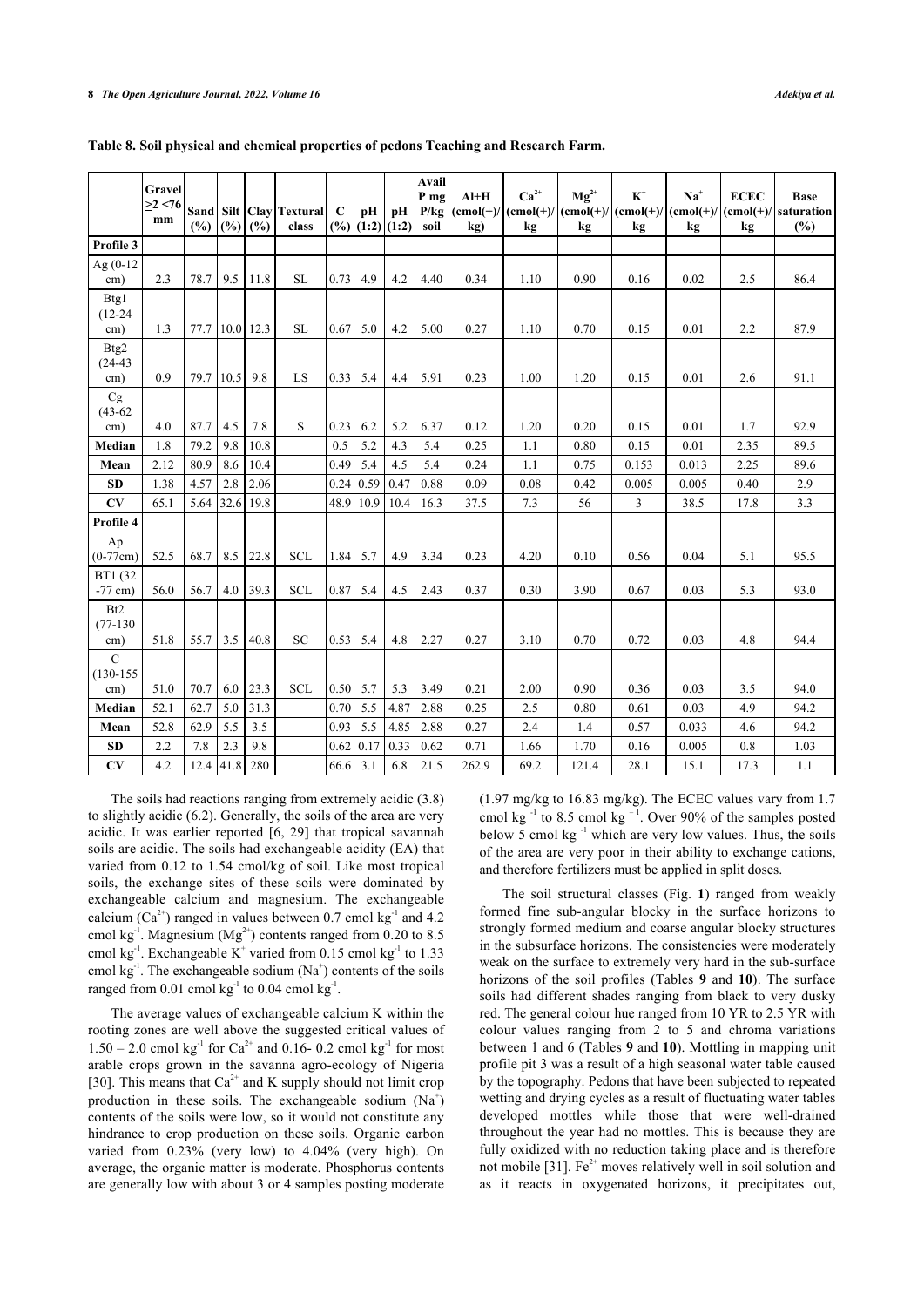therefore, resulting in mottled zones in the soil fabric.

| Pedon/depth                | colour                                        | Colour description                              | Consistency       | Root                           | <b>Boundary</b>        | structure                 |  |
|----------------------------|-----------------------------------------------|-------------------------------------------------|-------------------|--------------------------------|------------------------|---------------------------|--|
| Profile 1                  |                                               |                                                 |                   |                                |                        |                           |  |
| $AP(0-27 \text{ cm})$      | 7.5YR 3/3                                     | Dark brown                                      | Very hard         | Few medium woody<br>roots      | Clear smooth boundary  | Medium sub-angular blocky |  |
| Bt1 (27-41cm) 7.5 YR 3/6   |                                               | Bright brown                                    | Very hard         | Few fine fibrous<br>roots      | Clear boundary smooth  | Medium sub-angular blocky |  |
|                            |                                               | Bt2 $(41-41cm)$ 2.5 YR $3/6$ Dark reddish brown | Hard              | Few fine fibrous<br>roots      | Abrupt smooth boundary | Fine sub-angular blocky   |  |
| Bt3 (70-93cm) 2.5 YR 5/8   |                                               | Bright brown                                    | Moderately strong | Very few fine<br>fibrous roots | Abrupt smooth boundary | Medium sub-angular blocky |  |
| $C(93-138cm)$              | 10 YR 5/8<br>Yellowish brown                  |                                                 | Very strong       |                                |                        | Medium sub-angular blocky |  |
| Profile 2                  |                                               |                                                 |                   |                                |                        |                           |  |
| $AP(0-24 \text{ cm})$      | 7.5 YR 3/4                                    | Dark brown                                      | Slightly hard     | Few medium fibrous<br>root     | Abrupt wavy boundary   | Medium sub-angular blocky |  |
| Bt1 (24-30cm)              | 5 YR 4/8<br>Reddish brown                     |                                                 | Slightly hard     | Few medium woody<br>roots      | Abrupt wavy boundary   | Medium sub-angular blocky |  |
| Bt2 (30-77cm)              |                                               | 2.5 YR 3/6 Dark reddish brown                   | Slightly hard     | No roots                       | Abrupt wavy boundary   | Medium sub-angular blocky |  |
|                            | $Bt3(77-110cm)$ 2.5 YR 3/4 Dark reddish brown |                                                 | Very hard         | No roots                       | Abrupt wavy boundary   | Coarse angular blocky     |  |
| C $(110-132cm)$ 2.5 YR 4/8 |                                               | Light brown                                     | Very hard         | No roots                       |                        | Coarse angular blocky     |  |

### <span id="page-8-1"></span>**Table 9. Morphological characteristics of Pedons 1 and 2.**

### <span id="page-8-2"></span>**Table 10. Morphological characteristics of Pedons 3 and 4.**

| Pedon/depth<br>colour      |            | <b>Colour description</b>                              | Consistency       | Root                           | <b>Boundary</b>                                              | <b>Structure</b>          |  |
|----------------------------|------------|--------------------------------------------------------|-------------------|--------------------------------|--------------------------------------------------------------|---------------------------|--|
| Profile 3                  |            |                                                        |                   |                                |                                                              |                           |  |
| $Ag(0-12 \text{ cm})$      |            | 7.5YR 7/1 Light brownish gray Moderately weak          |                   | Few medium fibrous<br>roots    | Clear smooth boundary                                        | Medium sub-angular blocky |  |
| Btg1 (12-24cm) 7.5 YR 6/1  |            | Brownish gray                                          |                   |                                | Moderately weak Few fine fibrous roots Clear boundary smooth | Medium sub-angular blocky |  |
| Bt2 (24-43cm) 7.5 YR 6/1   |            | Brownish gray                                          | Moderately weak   | Very few fine fibrous<br>roots | Clear boundary smooth                                        | Medium sub-angular blocky |  |
| $Cg(43-62cm)$              | 7.5 YR 6/1 | Brownish gray                                          | Moderately strong |                                |                                                              | Medium sub-angular blocky |  |
| Profile 4                  |            |                                                        |                   |                                |                                                              |                           |  |
| $AP(0-32 \text{ cm})$      | 5 YR 3/4   | Dark reddish brown                                     | Slightly hard     | Few medium fibrous<br>root     | Abrupt wavy boundary                                         | Medium sub-angular blocky |  |
|                            |            | Bt1 $(32-77 \text{ cm})$ 2.5 YR 3/6 Dark reddish brown | Hard              | Few medium woody<br>roots      | Abrupt wavy boundary                                         | Medium sub-angular blocky |  |
| Bt2 (77-130cm) 2.5 YR 4/8  |            | Reddish brown                                          | Slightly hard     | No roots                       | Abrupt wavy boundary                                         | Medium sub-angular blocky |  |
|                            |            | C (130-155cm) $\left  7.5$ YR 7/8 Dark reddish brown   | Very hard         | No roots                       |                                                              | Coarse angular blocky     |  |
| C $(110-132cm)$ 2.5 YR 4/8 |            | Light brown                                            | Very hard         | No roots                       |                                                              |                           |  |

<span id="page-8-0"></span>

**Fig. (1).** Soil map of the project area.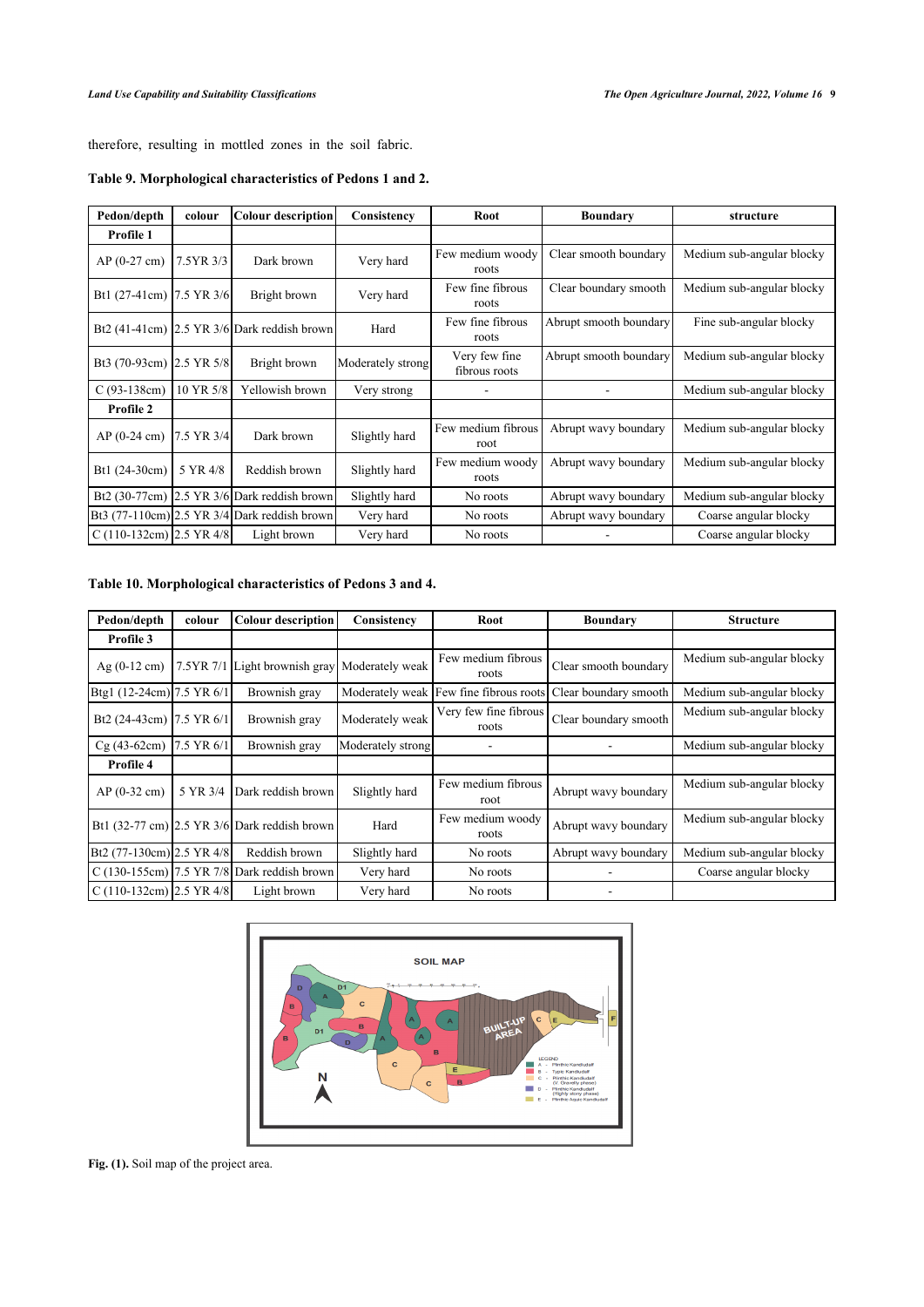<span id="page-9-0"></span>

<span id="page-9-1"></span>**Fig. (2).** Land capability classification map of the project area.



Fig. (3). Comparative crop suitability map of the project area.

#### **3.1. Land Capability Classification**

The results of the analysis (Fig.**2**) showed that all the mapping units belong to capability class IV (Tables **[1](#page-3-0)** and **[2](#page-3-1)**). Mapping Unit A is gravelly from about 40 cm below the surface, generally moderately sloping and deep soils, and will profitably support arable crop production with optimum inputs (24 hectares). Mapping Unit B is fairly gravelly, moderately sloping, and moderately deep soils and will also support arable crop production with moderate inputs (70 hectares). Mapping Unit C is fairly gravelly from the surface, with gently sloping but deep soils, and will support arable crop production with moderate inputs (49 hectares). Mapping Unit D is strongly sloping with plinthite outcrops in some places, shallow and gravelly from the surface, and will only support arable crop production with more inputs than in A and B (67 hectares). Plinthite are low in plant nutrients. Nutrients are chemically precipitated and therefore become unavailable for crop uptake [[32\]](#page-11-29). In addition, plinthites are high in Fe Al sesquioxides and low in organic matter, Na, Ca, Mg and K, N, P, Mn, *etc*. thereby limiting crop growth, therefore due to the high amount of Fe in plinthite soils, there is usually the immobilization of phosphorus, limiting its availability to crops [\[33,](#page-11-30) [34](#page-11-31)]. Asiamah and Dwomoh [\[35](#page-11-32)] suggested the application of large quantities of organic and inorganic fertilizers to plinthite soils. Mapping Unit E is poorly drained alluvial soils, fairly gravelly, generally

flat and deep, and will support low land rice production (5 hectares). Paddy soils include valley bottoms (Gleysols), bottom slopes, and toe slopes (Humic Ferralsol and Gleyic Lixisols) [\[36](#page-11-33)].

### **3.2. Comparative Land Suitability Classification for Arable Crop Production**

In terms of the suitability (Fig.**3**) of the soils for the production of maize, the evaluation result (Tables **[3](#page-3-2)**-**[6](#page-5-0)**) showed that all the mapping units were currently not suitable for maize, cassava, cowpea, and upland rice production. This stems from the low fertility status of all the mapping units, shallowness of depth, and excessive stoniness of most of the mapping units. These conditions are the characteristics of Nigeria's savannah soils. They are physically fragile because the topsoil has a high percentage of sand, resulting in weak aggregation due to the small amount of organic matter in this soil. The physical limitations are aggravated more in gravelly soils or soils with shallow depth lying on top of plinthic or hardpan layers [[37](#page-11-34), [38](#page-11-35)]. However, with the adequate application of appropriate fertilizer, all the mapping units become moderately suitable except mapping unit D (62 hectares) which can support maize production marginally. This may require ridging because of the shallowness of the soil. However, the cost of production may be so high as to reduce the profit margin of such a production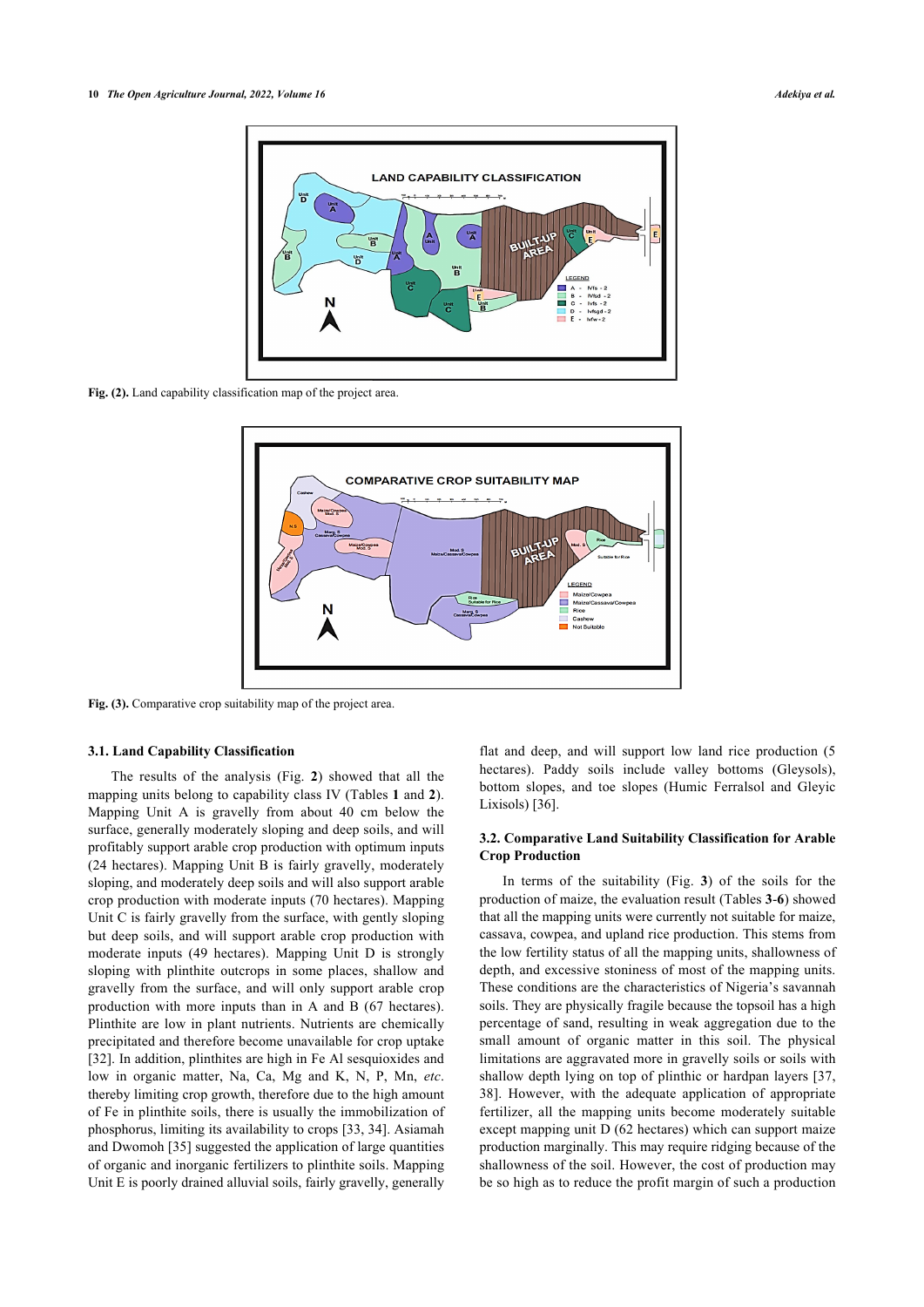venture drastically. For cassava cultivation, evidence from literature indicates that soils that are suitable for maize production, especially those with sandy loam and loamy sand textures, therefore, they will equally be suitable for cassava production. Cassava might do well in moderately fertile soils [[39\]](#page-11-36), whereas maize is a nutrient-demanding crop[[40\]](#page-11-37). However, the fertility requirements of cassava are lower than that of maize. Since the major limitations for cassava production in all the mapping units are low fertility and coarse fragments (gravels) in the soil, improving the fertility of the soils by fertilizer application will improve the suitability of mapping units to moderately (S2) suitable (143 hectares). However, mapping unit D will be marginally suitable for cassava production.

Evaluation of the potential suitability of the soil for the production of cowpea (Table**4**), a nitrogen-fixing crop (legume) indicated that with the amendment of the soil fertility status all the mapping units except E will become moderately (S2) suitable, while mapping unit D will be marginally suitable (S3). Since cowpea is a nitrogen-fixing plant, adequate application of phosphorus fertilizers will be of uttermost importance in the production of cowpea or any other leguminous crop on the project site. Phosphorus is important in cowpea production as it was reported to promote growth, and bring about nodulation /nodule formation in addition to having a positive effect on the rhizobium legume symbiosis [\[41](#page-11-38)].

The evaluation of the site for upland rice production showed that all the pedons had an index of current productivity (IPc) less than 25 and were classified as currently not suitable (N1) for the production of upland rice (Table **[6](#page-5-0)**). The major constraints were mainly low levels of available micronutrients, organic matter, and low cation exchange capacity. Also, the soil texture, structure, and coarse fragment (gravel) contents were sub-optima for rice production. Soils for lowland rice cultivation are Gleysols, Humic Ferralsol, and Gleyic Lixisols (Buri and Issaka, 2019)

However, when the potential suitability of the soils (without considering the levels of organic carbon, macro-and micronutrients which are regarded as temporary limitations) was computed, the results indicated that all the mapping units except mapping units D had an index of potential suitability that ranged from 50 to 54, indicating that they could become moderately (S2) suitable for the production of upland rice with the application of the appropriate types and quantity of fertilizers.

In terms of comparative suitability of all the mapping units, mapping unit D (62 hectares) is considered marginally arable. Comparatively, mapping unit E is the most suitable for lowland rice production while mapping units A, B, and C (143 hectares) are moderately suitable for cassava, maize, and cowpea production. However, mapping units D and C (111 hectares) are marginally suitable for maize and therefore cassava and cowpea and are likely to give higher yields per unit input than maize.

### **CONCLUSIONS AND RECOMMENDATIONS**

The land evaluation shows that the soils of the project site are very fragile and poor in native fertility. Also, the soils are

generally defined by the plinthite content. Apart from the traditional crops grown in the area, some other crops like sweet potato and cowpea will do well on the soil of the area.

Mapping unit A is moderately suitable for arable crop production, while Units B and C are fairly suitable. For agricultural activities, mapping unit D is marginal for arable crop production. Stoniness, steep slope, and shallow soil depth are major limitations. In addition, this unit is plagued with plinthite outcrops in some places. This makes mechanization very difficult. The shallow soil depth resulting from the stony layer immediately underlying the epipedon of these mapping units also limits the choice of crops that can be planted on them. Minimum tillage methods are the only tillage alternatives that can be used to manage these soils productively.

Soil fertility management should combine organic and inorganic amendments in an integrated system. Sound management of organic residue should be adopted and cropping systems such as crop rotation and intercropping including legumes should be encouraged.

Macronutrients such as nitrogen, potassium, and phosphorus content of the soils were lower than the critical requirement for all the crops evaluated for this project site. However, fertilizers with acidic residual effects such as UREA should be avoided if possible and the use of fertilizers containing calcium or magnesium should be encouraged. Also, due to the low level of organic carbon in the soils, the soils will benefit optimally from the application of manure. This will improve the soil aggregation, water, and nutrient-holding capacities as well as improve the pH status of the soil. Soil tests for fertility evaluation should be carried out every two years after continuous cropping. 'High-Intensity Detailed Soil Survey' of this nature should be carried out every ten years.

### **ETHICS APPROVAL AND CONSENT TO PARTICIPATE**

Not applicable.

### **HUMAN AND ANIMAL RIGHTS**

Not applicable.

### **AVAILABILITY OF DATA AND MATERIALS**

The data supporting the findings of the article are available in this manuscript.

### **FUNDING**

None.

### **CONSENT FOR PUBLICATION**

Not applicable.

### **CONFLICT OF INTEREST**

The authors declare no conflict of interest, financial or otherwise.